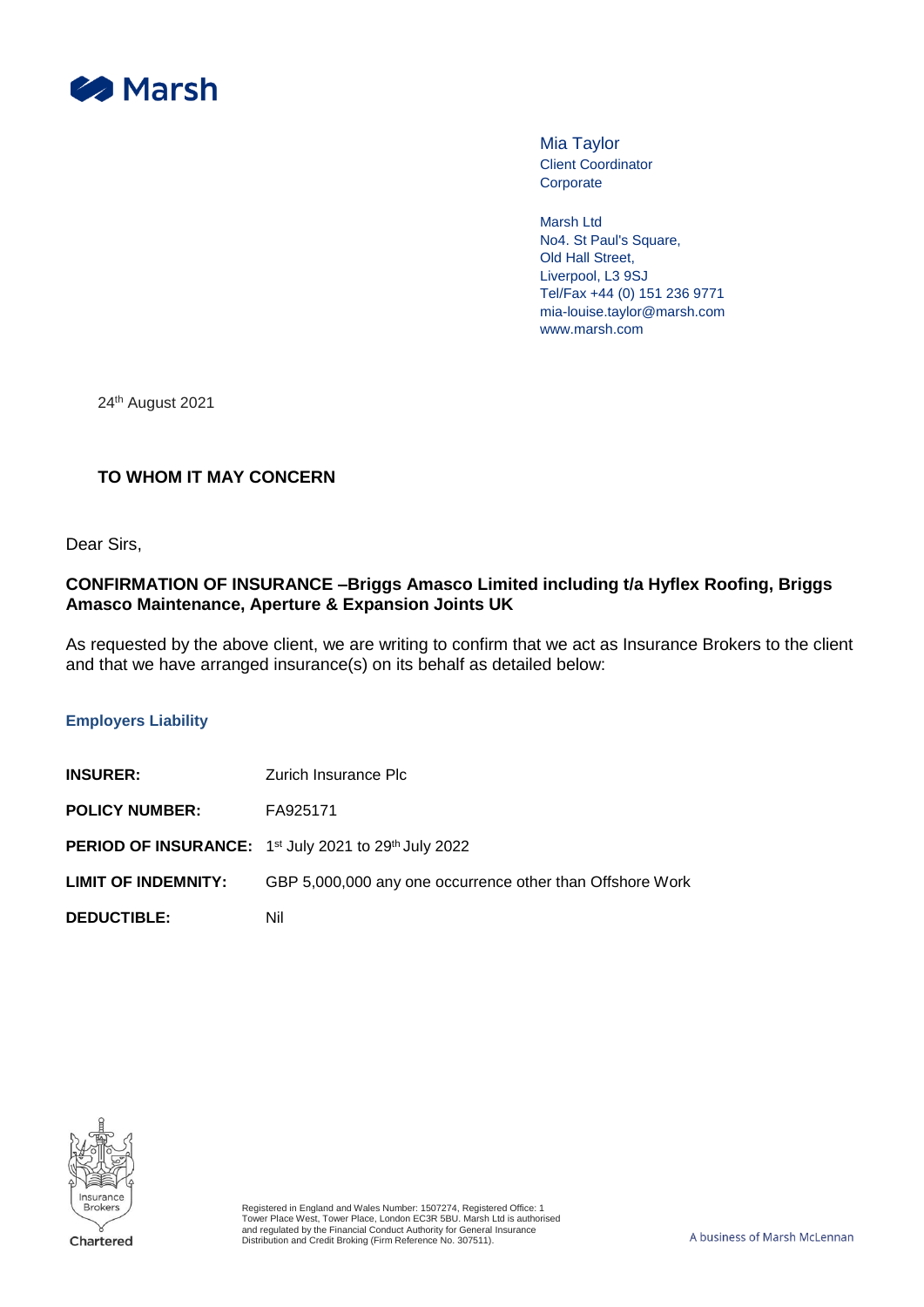

### **Public Liability**

| <b>INSURER:</b>            | Allianz Insurance Plc                                                                  |
|----------------------------|----------------------------------------------------------------------------------------|
| <b>POLICY NUMBER:</b>      | CS/29226714                                                                            |
|                            | <b>PERIOD OF INSURANCE:</b> 30 <sup>th</sup> August 2021 to 29 <sup>th</sup> July 2022 |
| <b>LIMIT OF INDEMNITY:</b> | GBP 5,000,000 any one occurrence                                                       |
| <b>DEDUCTIBLE:</b>         | GBP 100,000 in respect of Third Party Property Damage                                  |

#### **Professional Indemnity**

| <b>INSURER:</b>            | Dual Corporate Risks, CNA Insurance Company, Volante/Argenta |
|----------------------------|--------------------------------------------------------------|
| <b>POLICY NUMBER:</b>      | PC-56499720L0                                                |
|                            | PERIOD OF INSURANCE: 30th August 2021 to 29th July 2022      |
| <b>LIMIT OF INDEMNITY:</b> | GBP 5,000,000 in the aggregate including costs and expenses  |
| <b>DEDUCTIBLE:</b>         | GBP 100,000 each and every claim.                            |

Please note that the Employers & Public/Products Liability policies include Indemnity to Principals and all policies provide cover in respect of work carried out in the Republic of Ireland

We have placed the insurance which is the subject of this letter after consultation with the client and based upon the client's instructions only. Terms of coverage, including limits and deductibles are based upon information furnished to us by the client, which information we have not independently verified.

This letter is issued as a matter of information only and confers no right upon you other than those provided by the policy. This letter does not amend, extend or alter the coverage afforded by the policies described herein. Notwithstanding any requirement, term or condition of any contract or other document with respect to which this letter may be issued or pertain, the insurance afforded by the policies described herein is subject to all terms, conditions, limitations, exclusions and cancellation provisions and may also be subject to warranties. Limits shown may have been reduced by paid claims.

We express no view and assume no liability with respect to the solvency or future ability to pay of any of the insurance companies which have issued the insurances.

We assume no obligation to advise yourselves of any developments regarding the insurance subsequent to the date